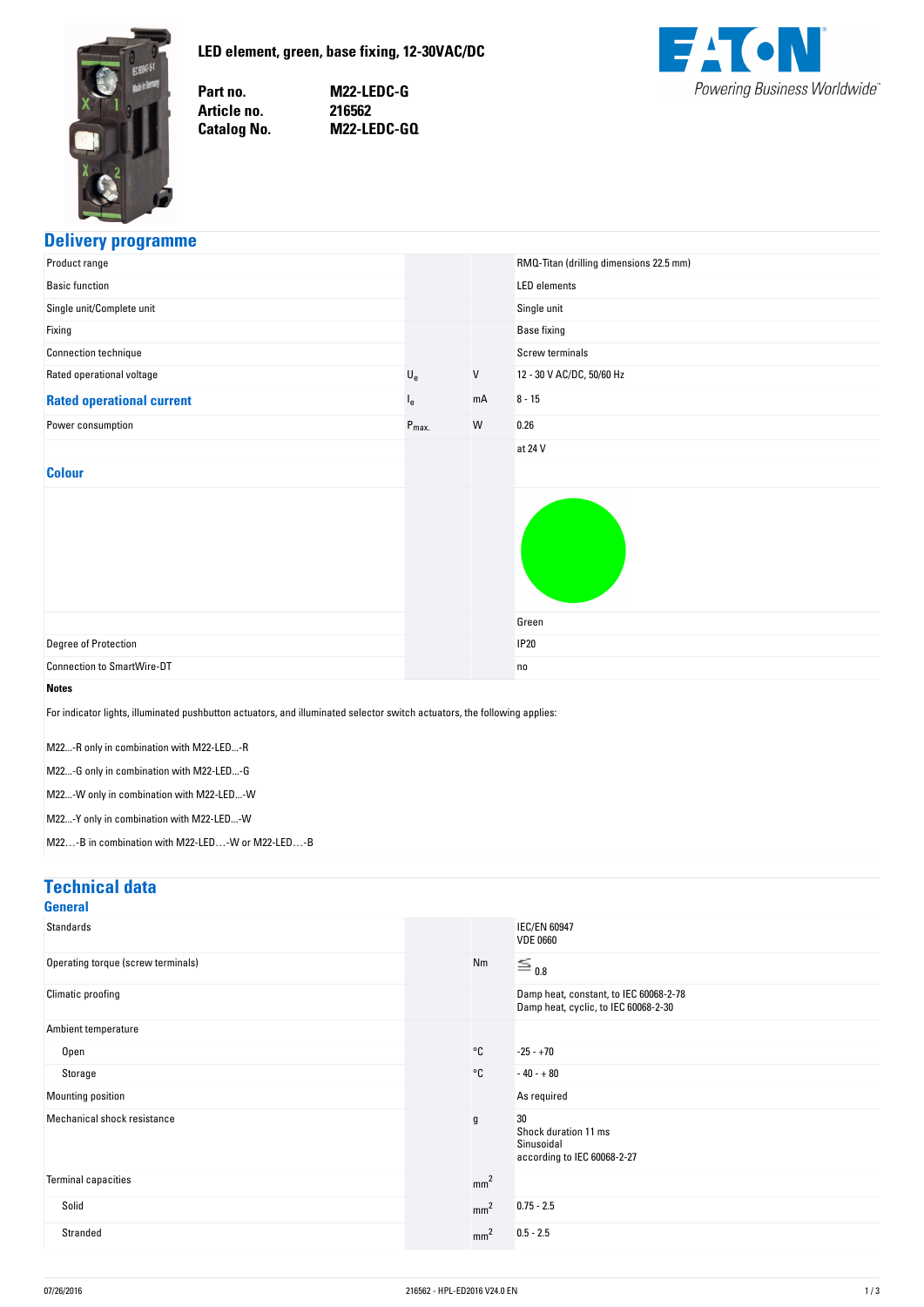## **Contacts** Rated impulse withstand voltage  $U_{\text{imp}}$  V AC 6000 Rated insulation voltage  $U_i$  500 Overvoltage category/pollution degree III/3 Indoor and protected outdoor installation

# **Design-verification-as-per-IEC/EN-61439**

| Technical data for design verification                                                                                    |                   |    |                                                                                                                                     |
|---------------------------------------------------------------------------------------------------------------------------|-------------------|----|-------------------------------------------------------------------------------------------------------------------------------------|
| Rated operational current for specified heat dissipation                                                                  | $I_{n}$           | А  | 0                                                                                                                                   |
| Heat dissipation per pole, current-dependent                                                                              | $P_{\text{vid}}$  | W  | $\mathbf{0}$                                                                                                                        |
| Equipment heat dissipation, current-dependent                                                                             | $P_{\text{vid}}$  | W  | $\mathbf{0}$                                                                                                                        |
| Static heat dissipation, non-current-dependent                                                                            | $P_{VS}$          | W  | 0.45                                                                                                                                |
| Heat dissipation capacity                                                                                                 | $P_{\text{diss}}$ | W  | $\mathbf{0}$                                                                                                                        |
| Operating ambient temperature min.                                                                                        |                   | °C | $-25$                                                                                                                               |
| Operating ambient temperature max.                                                                                        |                   | °C | 70                                                                                                                                  |
| IEC/EN 61439 design verification                                                                                          |                   |    |                                                                                                                                     |
| 10.2 Strength of materials and parts                                                                                      |                   |    |                                                                                                                                     |
| 10.2.2 Corrosion resistance                                                                                               |                   |    | Meets the product standard's requirements.                                                                                          |
| 10.2.3.1 Verification of thermal stability of enclosures                                                                  |                   |    | Meets the product standard's requirements.                                                                                          |
| 10.2.3.2 Verification of resistance of insulating materials to normal heat                                                |                   |    | Meets the product standard's requirements.                                                                                          |
| 10.2.3.3 Verification of resistance of insulating materials to abnormal heat<br>and fire due to internal electric effects |                   |    | Meets the product standard's requirements.                                                                                          |
| 10.2.4 Resistance to ultra-violet (UV) radiation                                                                          |                   |    | Meets the product standard's requirements.                                                                                          |
| 10.2.5 Lifting                                                                                                            |                   |    | Does not apply, since the entire switchgear needs to be evaluated.                                                                  |
| 10.2.6 Mechanical impact                                                                                                  |                   |    | Does not apply, since the entire switchgear needs to be evaluated.                                                                  |
| 10.2.7 Inscriptions                                                                                                       |                   |    | Meets the product standard's requirements.                                                                                          |
| 10.3 Degree of protection of ASSEMBLIES                                                                                   |                   |    | Does not apply, since the entire switchgear needs to be evaluated.                                                                  |
| 10.4 Clearances and creepage distances                                                                                    |                   |    | Meets the product standard's requirements.                                                                                          |
| 10.5 Protection against electric shock                                                                                    |                   |    | Does not apply, since the entire switchgear needs to be evaluated.                                                                  |
| 10.6 Incorporation of switching devices and components                                                                    |                   |    | Does not apply, since the entire switchgear needs to be evaluated.                                                                  |
| 10.7 Internal electrical circuits and connections                                                                         |                   |    | Is the panel builder's responsibility.                                                                                              |
| 10.8 Connections for external conductors                                                                                  |                   |    | Is the panel builder's responsibility.                                                                                              |
| 10.9 Insulation properties                                                                                                |                   |    |                                                                                                                                     |
| 10.9.2 Power-frequency electric strength                                                                                  |                   |    | Is the panel builder's responsibility.                                                                                              |
| 10.9.3 Impulse withstand voltage                                                                                          |                   |    | Is the panel builder's responsibility.                                                                                              |
| 10.9.4 Testing of enclosures made of insulating material                                                                  |                   |    | Is the panel builder's responsibility.                                                                                              |
| 10.10 Temperature rise                                                                                                    |                   |    | The panel builder is responsible for the temperature rise calculation. Eaton will<br>provide heat dissipation data for the devices. |
| 10.11 Short-circuit rating                                                                                                |                   |    | Is the panel builder's responsibility. The specifications for the switchgear must be<br>observed.                                   |
| 10.12 Electromagnetic compatibility                                                                                       |                   |    | Is the panel builder's responsibility. The specifications for the switchgear must be<br>observed.                                   |
| 10.13 Mechanical function                                                                                                 |                   |    | The device meets the requirements, provided the information in the instruction<br>leaflet (IL) is observed.                         |

## **Technical-data-ETIM-6.0**

| Low-voltage industrial components (EG000017) / Lamp holder block for control circuit devices (EC000204)                                                                                                           |   |           |
|-------------------------------------------------------------------------------------------------------------------------------------------------------------------------------------------------------------------|---|-----------|
| Electric engineering, automation, process control engineering / Low-voltage switch technology / Command and alarm device / Bulb socket block for command and alarm devices<br>(ecl@ss8.1-27-37-12-09 [AKF027011]) |   |           |
| With integrated transformer                                                                                                                                                                                       |   | No        |
| With integrated voltage decreasing resistor                                                                                                                                                                       |   | No        |
| With integrated lamp                                                                                                                                                                                              |   | Yes       |
| With integrated diode                                                                                                                                                                                             |   | Yes       |
| Lamp holder                                                                                                                                                                                                       |   | None      |
| Rated voltage Ue at AC 50 Hz                                                                                                                                                                                      | V | $0 - 0$   |
| Rated voltage Ue at AC 60 Hz                                                                                                                                                                                      | V | $0 - 0$   |
| Rated voltage Ue at DC                                                                                                                                                                                            | V | $30 - 30$ |